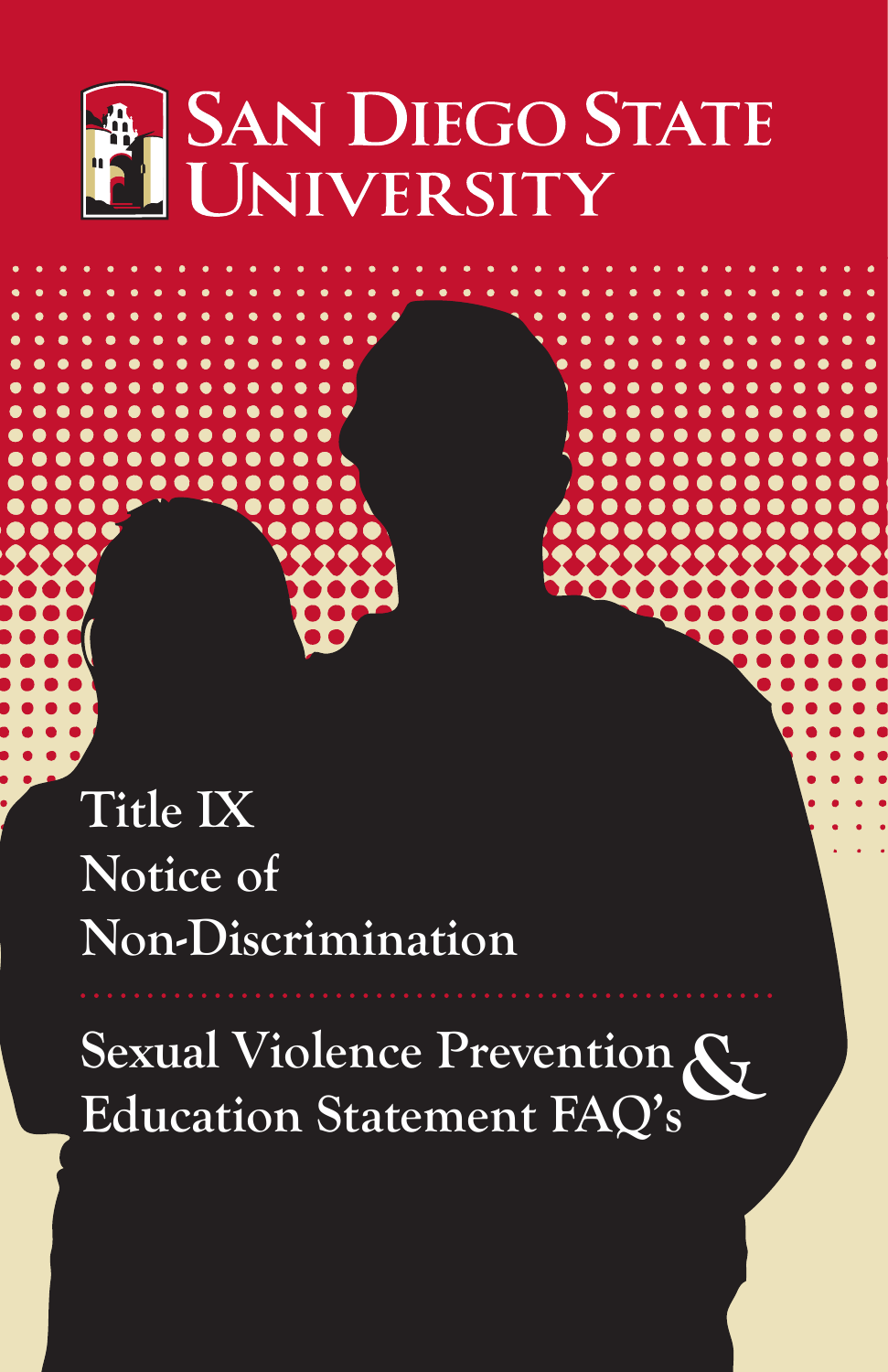San Diego State University does not discriminate on the basis of sex, gender, or sexual orientation in its education programs or activities. Title IX of the Education Amendments of 1972, and certain other federal and state laws, prohibit discrimination on the basis of sex in all education programs and activities operated by SDSU (both on and off campus). Title IX protects all people regardless of their gender or gender identity from sex discrimination, which includes sexual harassment and violence:

- **Sexual Discrimination** means an adverse act of sexual discrimination (including sexual harassment and sexual violence) that is perpetrated against an individual on a basis prohibited by Title IX of the Education Amendments of 1972, 20 U.S.C. §1681 et seq., and its implementing regulations, 34 C.F.R. Part 106 (Title IX); California Education Code §66250 et seq., and/ or California Government Code §11135.
- **Sexual Harassment** is unwelcome conduct of a sexual nature that includes, but is not limited to, sexual violence, sexual advances, requests for sexual favors, indecent exposure and other verbal, nonverbal or physical unwelcome conduct of a sexual nature, where such conduct is sufficiently severe, persistent or pervasive that its effect, whether or not intended,

could be considered by a reasonable person in the shoes of the individual, and is in fact considered by the individual, as limiting the individual's ability to participate in or benefit from the services, activities or opportunities offered by the university. Sexual harassment also includes genderbased harassment, which may include acts of verbal, nonverbal or physical aggression, intimidation or hostility based on sex or sex-stereotyping, even if those acts do not involve conduct of a sexual nature. See further information in *CSU's Sexual Violence Prevention and Education Statement* (including facts and myths) located in Section II of this booklet or online at http://oerc.sdsu.edu/ pdf/Sexual\_Violence\_Prevention\_ and\_Education\_Statement.pdf.

**Sexual Violence** means physical sexual acts (such as unwelcome sexual touching, sexual assault, sexual battery and rape) perpetrated against an individual without consent or against an individual who is incapable of giving consent due to that individual's use of drugs or alcohol, or disability. See further information in *CSU's Sexual Violence Prevention and Education Statement* (including facts and myths) located in Section II of this booklet or online at http://oerc.sdsu.edu/ pdf/Sexual\_Violence\_Prevention\_ and Education Statement.pdf.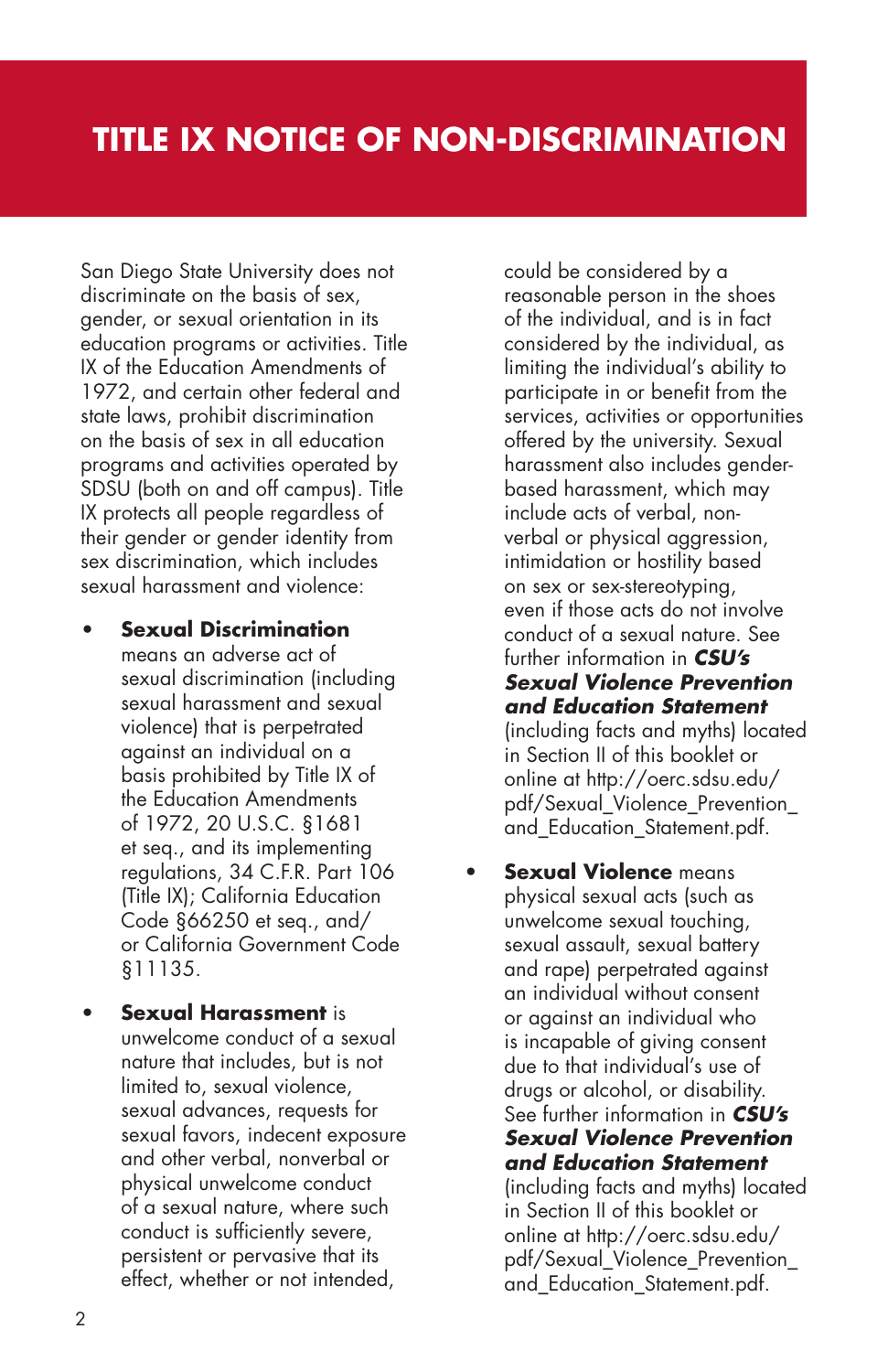## Who to Contact If You Have Complaints, Questions or Concerns

Title IX requires the university to designate a Title IX Coordinator to monitor and oversee overall Title IX compliance. SDSU's Title IX Coordinator is available to explain and discuss: your right to file a criminal complaint (sexual assault and violence); the university's complaint process, including the investigation process; how confidentiality is handled; available resources, both on and off campus; and other related matters. *If you are in the midst of an emergency, please call the police immediately by dialing 9-1-1.* 

# Title IX Coordinator:

### **Jessica Rentto**

Associate Vice President, Administration Division of Business and Financial Affairs 5500 Campanile Drive San Diego, CA 92182-1620 619-594-6017 jrentto@mail.sdsu.edu

Duties and Responsibilities: Monitoring and oversight of overall implementation of Title IX Compliance at the University, including coordination of training, education, communications, and administration of grievance procedures for faculty, staff, students and other members of the University community.

# Title IX Deputy Coordinator:

### **For students:**

#### **Lee Mintz**

**Director** Center for Student Rights and Responsibilities 5500 Campanile Drive San Diego, CA 92182-7443 619-594-3069 lmintz@mail.sdsu.edu

If you have a complaint against an SDSU student for sexual harassment, sex discrimination, or sexual assault, you should contact the Center for Student Rights and Responsibilities.

The Center for Student Rights and Responsibilities Director is responsible for Title IX compliance for matters involving students, including training, education, communication, and administration of grievance procedure for all complaints against SDSU students.

### **For faculty, staff and visitors:**

### **Thom Harpole**

**Director** Office of Employee Relations and **Compliance** 5500 Campanile Drive San Diego, CA 92182-1695 619-594-6464 tharpole@mail.sdsu.edu

If you have a complaint against an SDSU faculty or staff member, or visitor for sexual harassment, sex discrimination, or sexual assault, you should contact the Office of Employee Relations and Compliance.

The Office of Employee Relations and Compliance Director is responsible for Title IX compliance for matters involving faculty and staff, including training, education, communication, and administration of grievance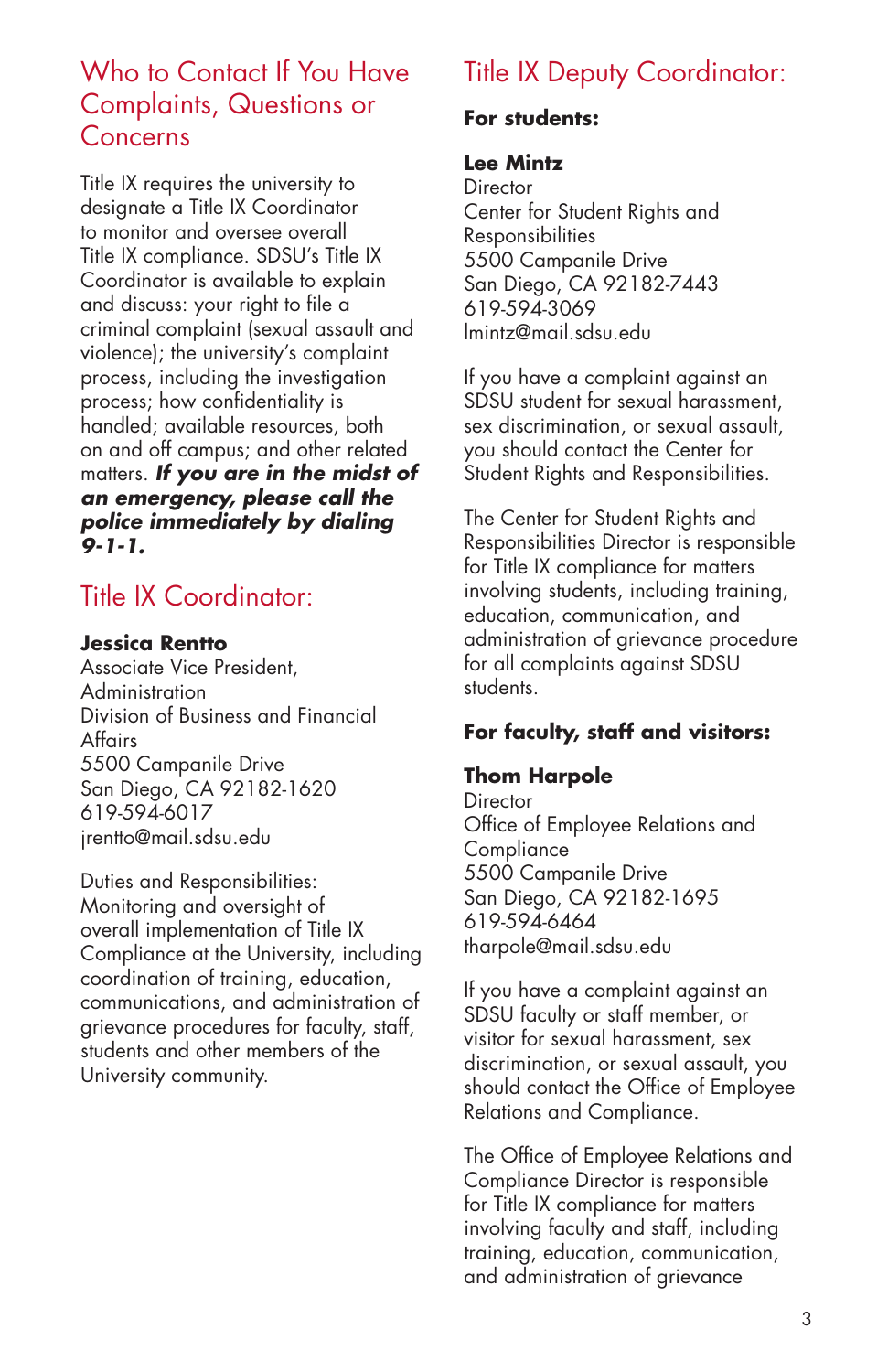procedure for all complaints against faculty, staff and visitors, including those complaints filed by students.

### **For Athletics:**

Jenny Bramer

Associate Athletic Director/SWA Department of Intercollegiate Athletics 5500 Campanile Drive San Diego, CA 92182-4313 619-594-0394 jbramer@mail.sdsu.edu

#### *Complaints against SDSU Students and Employees in Athletics*

If you have a complaint against an SDSU student, coach or administrator for sexual harassment, sex discrimination, or sexual assault, you should contact the Associate Athletic Director/Senior Woman Administrator, Jenny Bramer, who will facilitate the handling of the complaint with the appropriate office.

## *Gender Equity in Athletics*

If you have a complaint about gender equity in SDSU athletics programs, you should contact the Associate Athletic Director/Senior Woman Administrator, Jenny Bramer, who is responsible for Title IX Compliance matters related to gender equity in SDSU athletics programs.

# Additional Resources

### *Sexual Assault*

To file a complaint of sexual assault, you may contact one of the above, depending on who the complaint is against (faculty/staff, visitor or student) and you may also contact:

### **SDSU Police Department**

5500 Campanile Drive San Diego, CA 92182-4390 619-594-1991 (non-emergency) 911 (emergency)

### **U.S. Department of Education, Office for Civil Rights:**

- • (800) 421-3481 or ocr@ed.gov
- • If you wish to fill out a complaint form online with the OCR, you may do so at: http://www2. ed.gov/about/offices/list/ocr/ complaintintro.html.

Title IX requires that the CSU adopt and publish complaint procedures that provide for prompt and equitable resolution of sex discrimination complaints, including sexual harassment and violence. CSU Executive Order 1074 (http:// www.calstate.edu/eo/EO-1074. pdf) is the systemwide procedure for all complaints of discrimination, harassment or retaliation *made by students* against the CSU, a CSU employee, other CSU students or a third party. $<sup>1</sup>$ </sup>

Except in the case of a privilege recognized under California law (examples of which include Evidence Code §§1014 (psychotherapistpatient); 1035.8 (sexual assault counselor-victim); and 1037.5 (domestic violence counselorvictim)), any member of the University community who knows of or has reason to know of sexual discrimination allegations shall promptly inform the SDSU Title IX Coordinator.

Regardless of whether an alleged victim of sexual discrimination ultimately files a complaint, if the campus knows or has reason to know

<sup>&</sup>lt;sup>1</sup> CSU Executive Orders 927 and 928 set forth the university's systemwide policy and complaint procedure for discrimination, harassment and retaliation for employees not eligible to file a complaint or grievance under a collective bargaining agreement or whose collective bargaining agreement incorporates the CSU systemwide complaint procedure.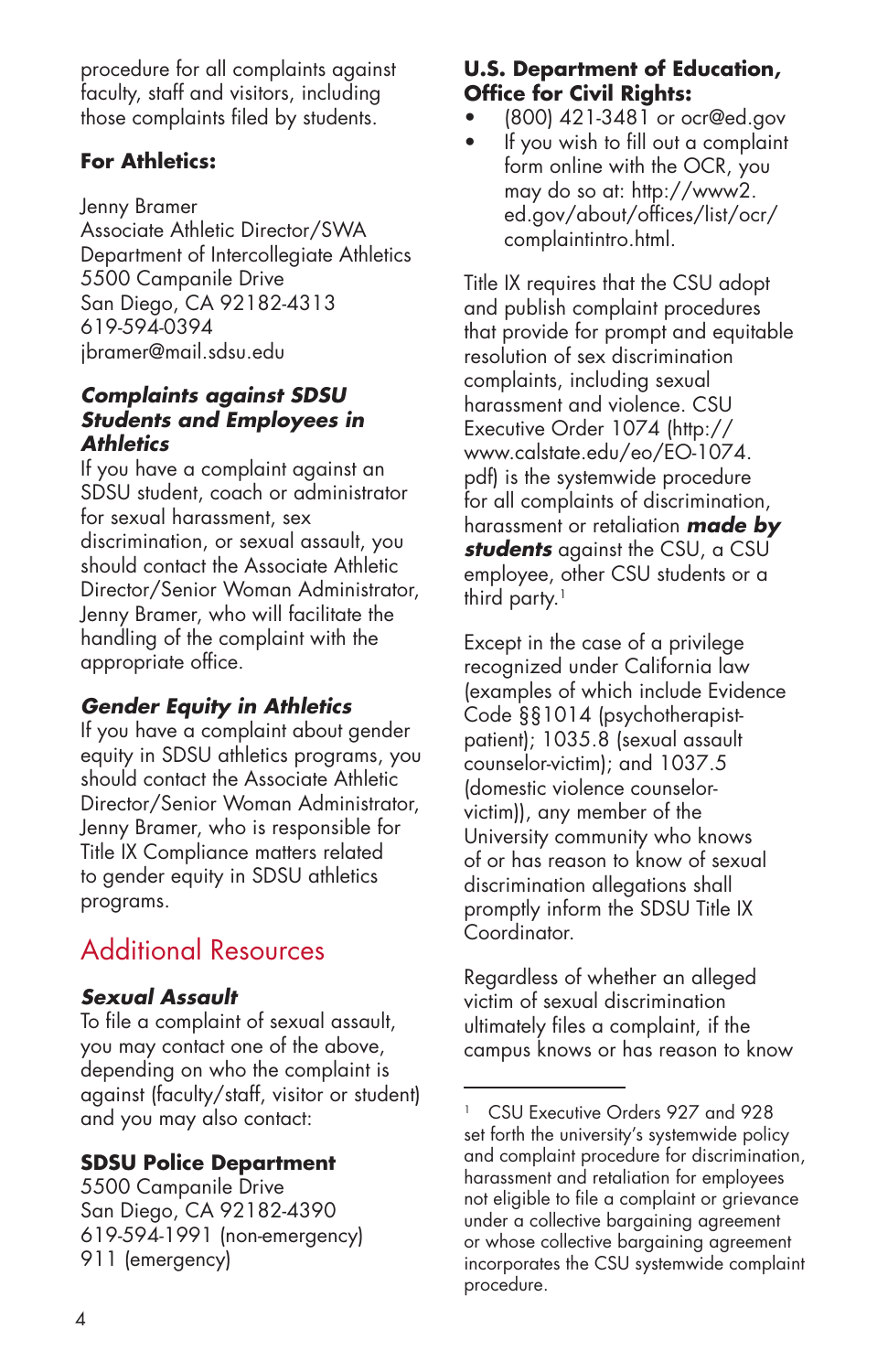about possible sexual discrimination, harassment or violence, it must review the matter to determine if an investigation is warranted. The campus must then take appropriate steps to eliminate any sex discrimination/ harassment, prevent its recurrence, and remedy its effects.

## Safety of the Campus Community is Primary

SDSU's primary concern is the safety of its campus community members. The use of alcohol or drugs never makes the victim at fault for sexual discrimination, harassment or violence; therefore, victims should not be deterred from reporting incidents of sexual violence out of a concern that they might be disciplined for related violations of drug, alcohol or other university policies. Except in extreme circumstances, victims of sexual violence shall not be subject to discipline for related violations of the Student Conduct Code.

## Information Regarding Campus, Criminal and Civil Consequences of Committing Acts of Sexual Violence

Individuals alleged to have committed sexual assault may face criminal prosecution by law enforcement and may incur penalties as a result of civil litigation. In addition, employees and students may face discipline/sanctions at the university. Employees may face sanctions up to and including dismissal from employment, per established CSU policies and provisions of applicable collective bargaining unit agreements.

Students charged with sexual discrimination, harassment or violence will be subject to discipline, pursuant to the California State University Student Conduct Procedures (see Executive Order 1073 at http:// www.calstate.edu/eo/EO-1073.pdf) and will be subject to appropriate sanctions. In addition, during any investigation, the university may implement interim measures in order to maintain a safe and non-discriminatory educational environment. Such measures may include immediate interim suspension from the university, required move from university-owned or affiliated housing, adjustment to course schedule, or prohibition from contact with parties involved in the alleged incident.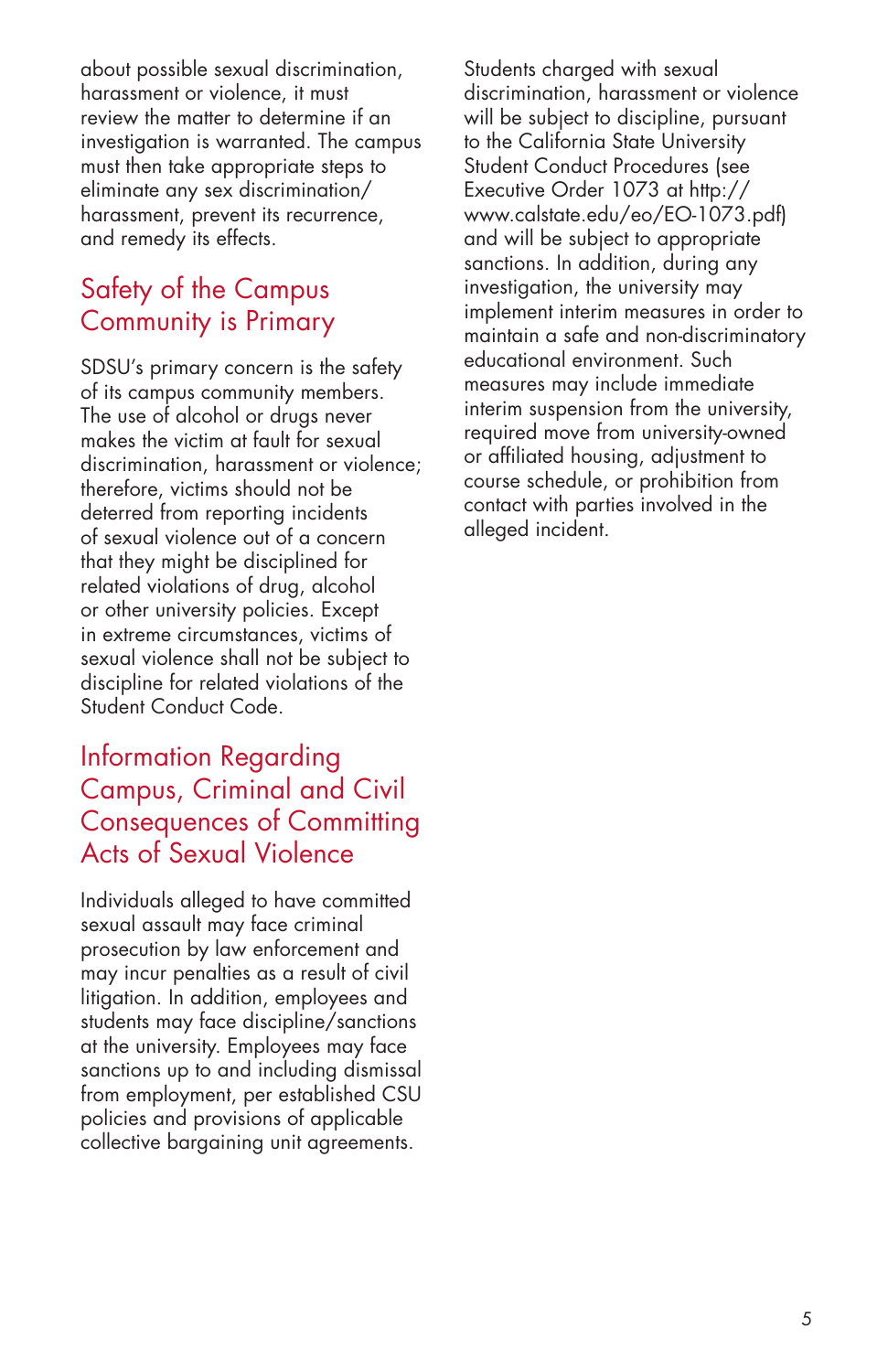# Additional Resources

- U.S. Department of Education, regional office Office for Civil Rights 50 Beale Street, Suite 7200 San Francisco, CA 94105 (415) 486-5555 TDD (877) 521-2172
- • U.S. Department of Education, national office Office for Civil Rights (800) 872-5327
- Know Your Rights about Title IX http://www2.ed.gov/about/offices/list/ocr/docs/title-ix-rights-201104.html
- • California Coalition Against Sexual Assault 1215 K. Street, Suite 1850 Sacramento, CA 95814 (916) 446-2520 http://calcasa.org/
- Domestic and Family Violence (http://ovc.ncjrs.gov/topic.aspx?topicid=27)
- • National Institute of Justice: Intimate Partner Violence (http://www.nij.gov/topics/crime/intimate-partner-violence/)
- • National Domestic Violence Hotline: 1-800-799-SAFE (7233) (http://www.thehotline.org/)
- Office of Violence against Women (http://www.ovw.usdoj.gov/)
- Center for Disease Control and Prevention: Intimate Partner Violence (http://www.cdc.gov/ViolencePrevention/intimatepartnerviolence/index.html)
- Defending Childhood (http://www.justice.gov/defendingchildhood/)
- Local Community Resource(s) Information: San Diego Family Justice Center 1122 Broadway, Suite 200 San Diego, CA 92101 (866) 933-HOPE or (866) 933-4673 http://www.sandiego.gov/sandiegofamilyjusticecenter/

Center for Community Solutions 4508 Mission Bay Drive San Diego, CA 92109 858-272-5777 1-888-DVLINKS (385-4657) 24-Hour Toll Free Crisisline 8:30 a.m. to 5:00 p.m. (Monday thru Friday) http://www.ccssd.org/index.html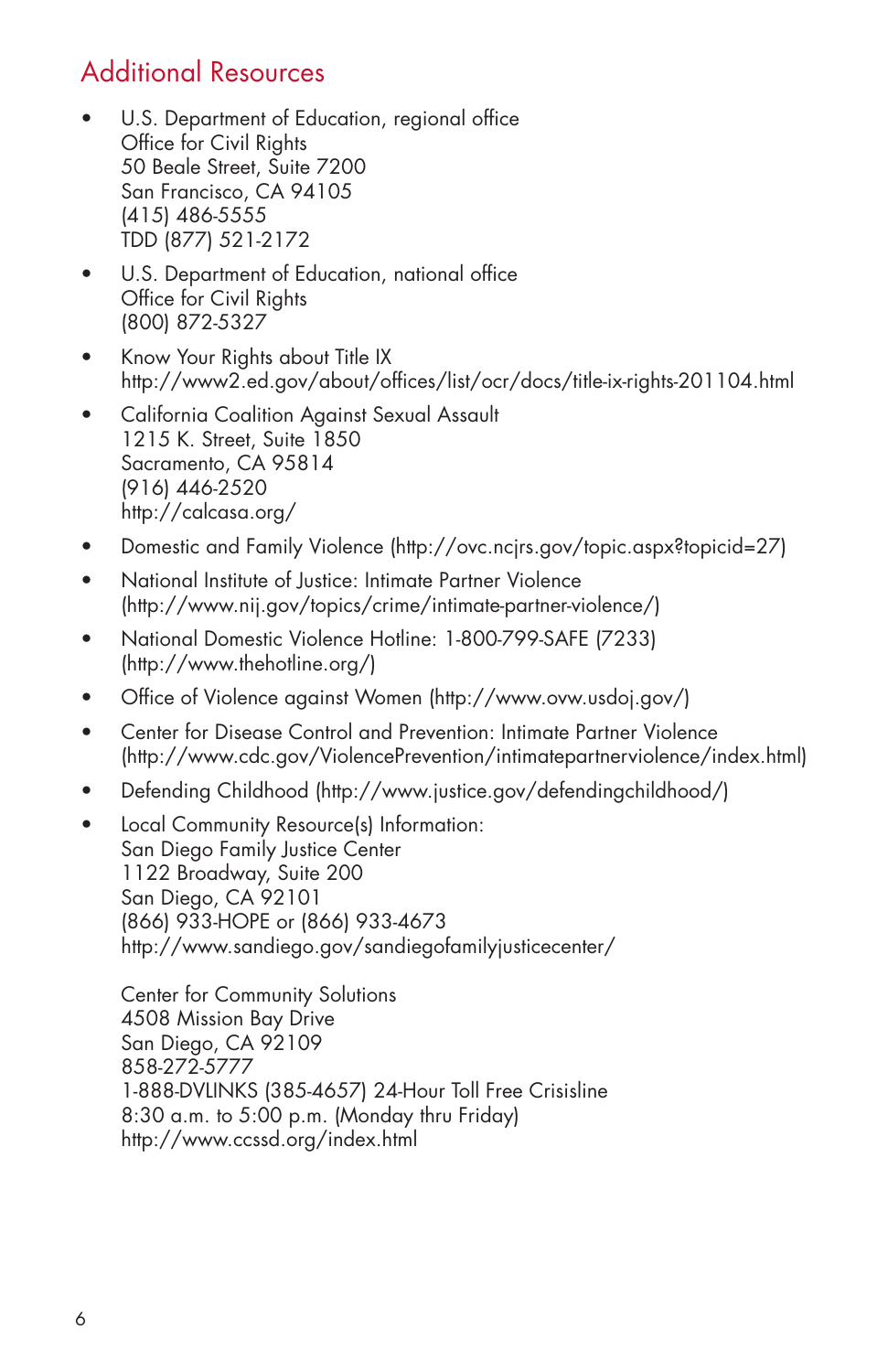# **Sexual Violence Prevention and Education Statement (including facts and myths)**

# What You Can Do To Help Stop Sexual Violence

- Sexual contact requires mutual consent. An incapacitated person (for example, a person who is intoxicated by drugs or alcohol) is incapable of giving consent.
- No one deserves to be sexually assaulted, stalked or victimized in any way.
- Don't engage in any behavior that may be considered dating/ domestic violence, sexual assault, stalking or any other form of violence.
- Never use force, coercion, threats, alcohol or other drugs to engage in sexual activity.
- Take responsibility for your actions.
- Avoid alcohol and other drugs.
- • Remember "no" means "No!" and "stop" means "Stop!"
- Report incidents of violence (including coercion) to law enforcement and campus authorities.
- Discuss dating/domestic violence, sexual assault and stalking with friends—speak out against violence and clear up misconceptions.
- Don't mistake submission or silence for consent.

## What You Can Do To Help Minimize Your Risk of Becoming a Victim

- Be aware. Does your partner: Threaten to hurt you or your children? Say it's your fault if he or she hits you and then promises it won't happen again (but it does)? Put you down in public? Force you to have sex when you don't want to? Follow you? Send you unwanted messages and gifts?
- Be assertive. Speak up.
- Stay sober and watch out for dates and/or anyone who tries to get you drunk or high.
- Clearly communicate limits to partners, friends, and acquaintances.
- Never leave a party with someone you don't know well and trust.

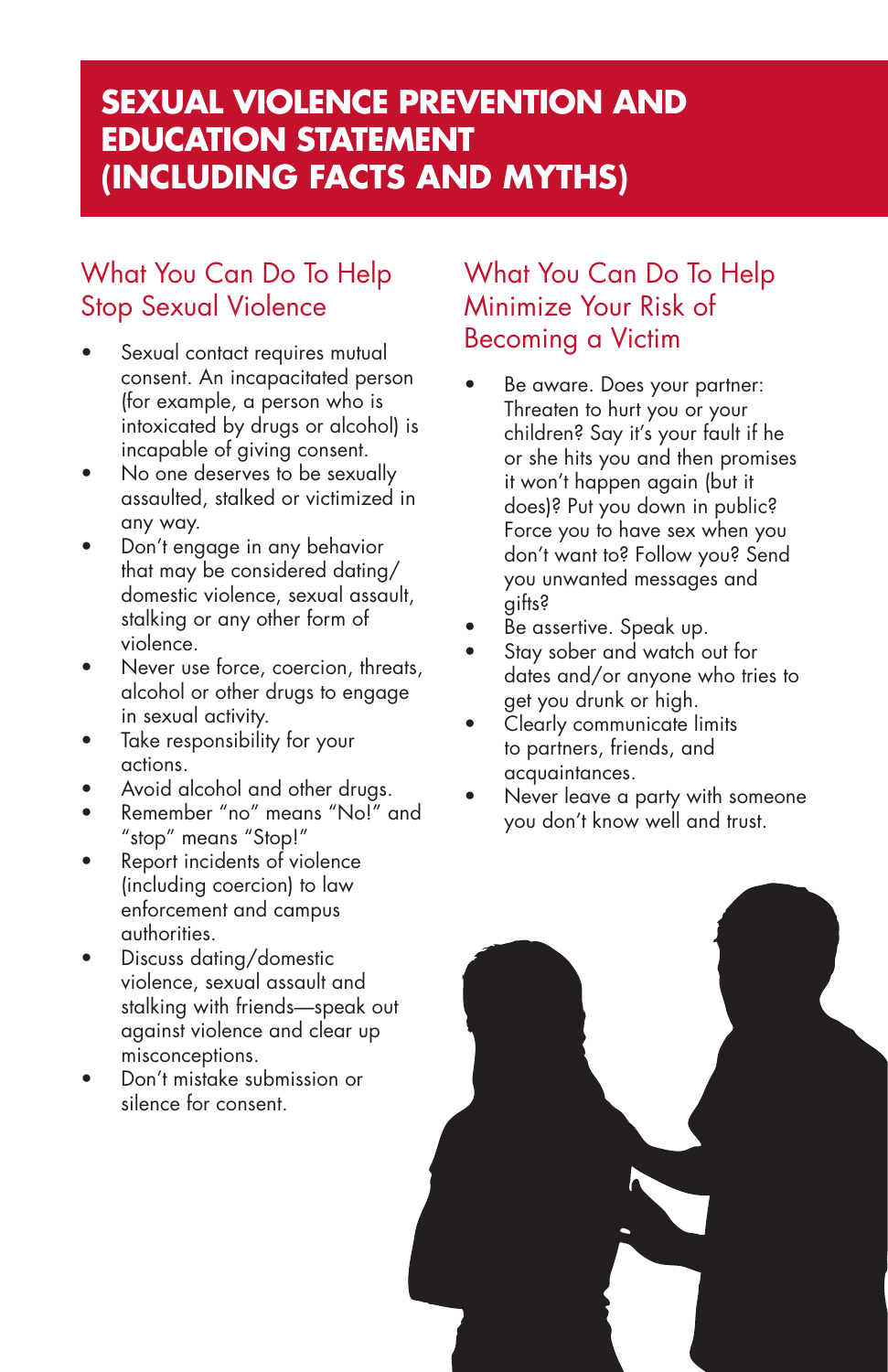- Trust your feelings; if it feels wrong, it probably is.
- Learn all you can and talk with your friends. Help them stay safe.
- Report incidents of violence to law enforcement and campus authorities.

## What You Can Do If You Are a Victim, in General

- Go to a safe place as soon as possible.
- Preserve evidence.
- Report the incident to University Police or local law enforcement.
- Report the incident to your campus Title IX Coordinator.
- Call a domestic violence, sexual assault or stalking hotline.
- Call a friend or family member for help.
- Know that you are not at fault. You did not cause the abuse to occur and you are not responsible for someone else's violent behavior.

## Common Myths and Facts about the Causes of Sexual Violence

1. **Myth:** Victims provoke sexual assaults when they dress provocatively or act in a promiscuous manner. **Fact:** Rape and sexual assault are crimes of violence and control that stem from a person's determination to exercise power over another. Neither provocative dress nor promiscuous behaviors are invitations for unwanted sexual activity. Forcing someone to engage in non-consensual sexual activity is sexual assault, regardless of the way that person dresses or acts.

2. **Myth:** If a person goes to someone's room or house or goes to a bar, s/he assumes the risk of sexual assault. If something happens later, s/he can't claim that s/he was raped or sexually assaulted because s/he should have known not to go to those places.

> **Fact:** This "assumption of risk" wrongfully places the responsibility of the offender's action with the victim. Even if a person went voluntarily to someone's home or room and consented to engage in some sexual activity, it does not serve as blanket consent for all sexual activity. When in doubt if the person is comfortable with an elevated level of sexual activity, stop and ask. When someone says "no" or "stop," that means "STOP!" Sexual activity forced upon another without valid consent is sexual assault.

3. **Myth:** It is not sexual assault if it happens after drinking or taking drugs.

**Fact:** Being under the influence of alcohol or drugs is not an invitation for sexual activity. A person under the influence does not cause others to assault her/him; others choose to take advantage of the situation and sexually assault her/him because s/he is in a vulnerable position. A person who is incapacitated due to the influence of alcohol or drugs is not able to consent to sexual activity.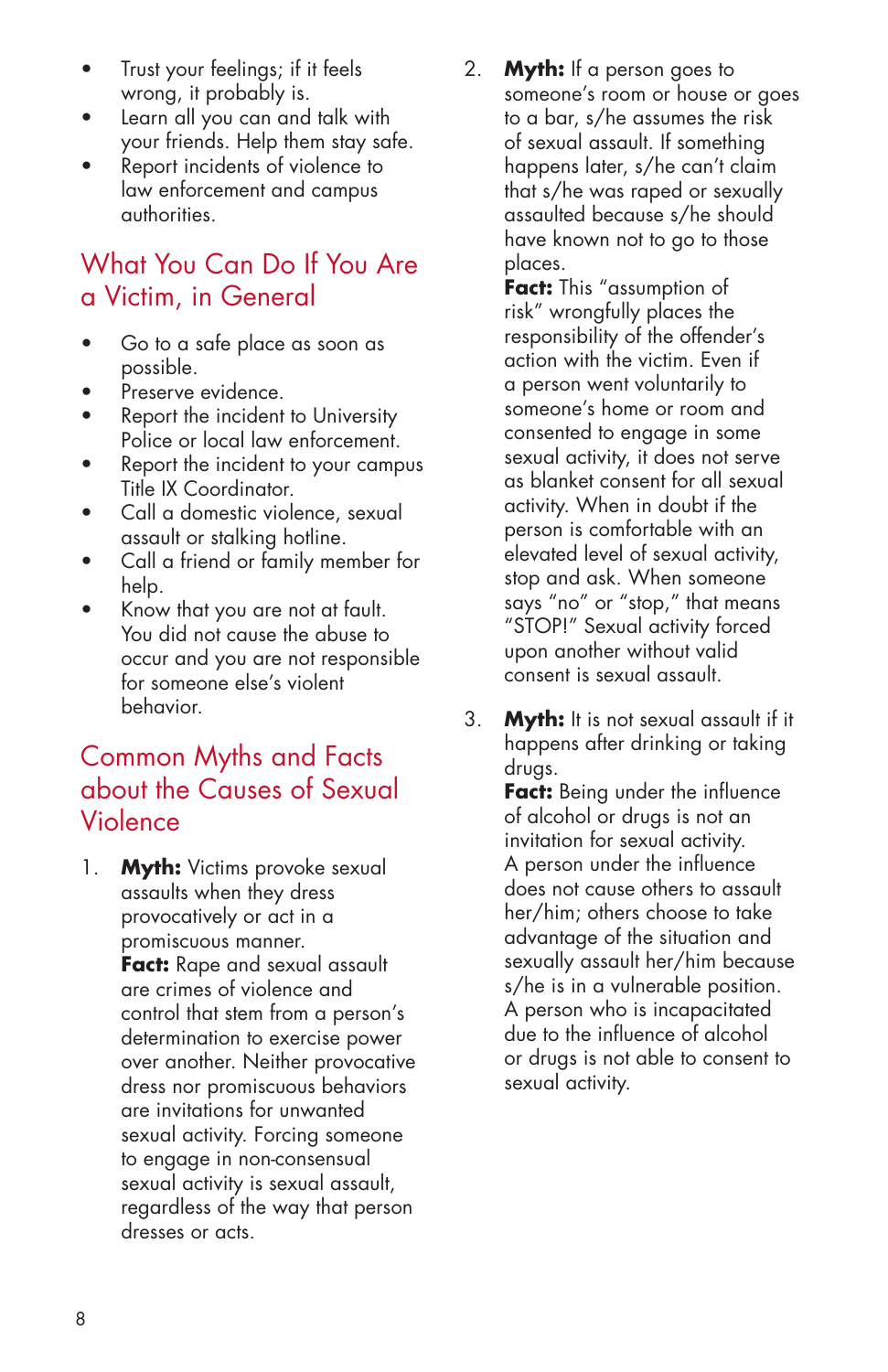4. **Myth:** Most sexual assaults are committed by strangers. It's not rape if the people involved know each other.

**Fact:** Most sexual assaults and rape are committed by someone the victim knows. A study of sexual victimization of college women showed that about 90% of victims knew the person who sexually victimized them. Most often, a boyfriend, ex-boyfriend, classmate, friend, acquaintance or co-worker sexually victimized the person. It is important to remember that sexual assault can occur in both heterosexual and same-gender relationships.

5. **Myth:** Rape can be avoided if women avoid dark alleys or other "dangerous" places where strangers might be hiding or lurking.

**Fact:** Rape and sexual assault can occur at any time, in many places, to anyone.

6. **Myth:** A person who has really been sexually assaulted will be hysterical.

**Fact:** Victims of sexual violence exhibit a spectrum of responses to the assault which can include: calm, hysteria, withdrawal, anxiety, anger, apathy, denial and shock. Being sexually assaulted is a very traumatic experience. Reaction to the assault and the length of time needed to process through the experience vary with each person. There is no "right way" to react to being sexually assaulted. Assumptions about the way a victim "should act" may be detrimental to the victim because each victim copes in different ways.

- 7. **Myth:** All sexual assault victims will report the crime immediately to the police. If they do not report it or delay in reporting it, then they must have changed their minds after it happened, wanted revenge or didn't want to look like they were sexually active. **Fact:** There are many reasons why a sexual assault victim may not report the assault to the police or campus officials. It is not easy to talk about being sexually assaulted and can feel very shameful. The experience of retelling what happened may cause the person to relive the trauma. Another reason for delaying a report or not making a report is the fear of retaliation by the offender. There is also the fear of being blamed, not being believed and being required to go through judicial proceedings. Just because a person does not report the sexual assault does not mean it did not happen.
- 8. **Myth:** Only young, pretty women are assaulted. **Fact:** The belief that only young, pretty women are sexually assaulted stems from the myth that sexual assault is based on sex and physical attraction. Sexual assault is a crime of power and control. Offenders often choose people whom they perceive as most vulnerable to attack or over whom they believe they can assert power. Men and boys are also sexually assaulted, as well as persons with disabilities. Assumptions about the "typical" victim might lead others not to report the assault because they do not fit the stereotypical victim.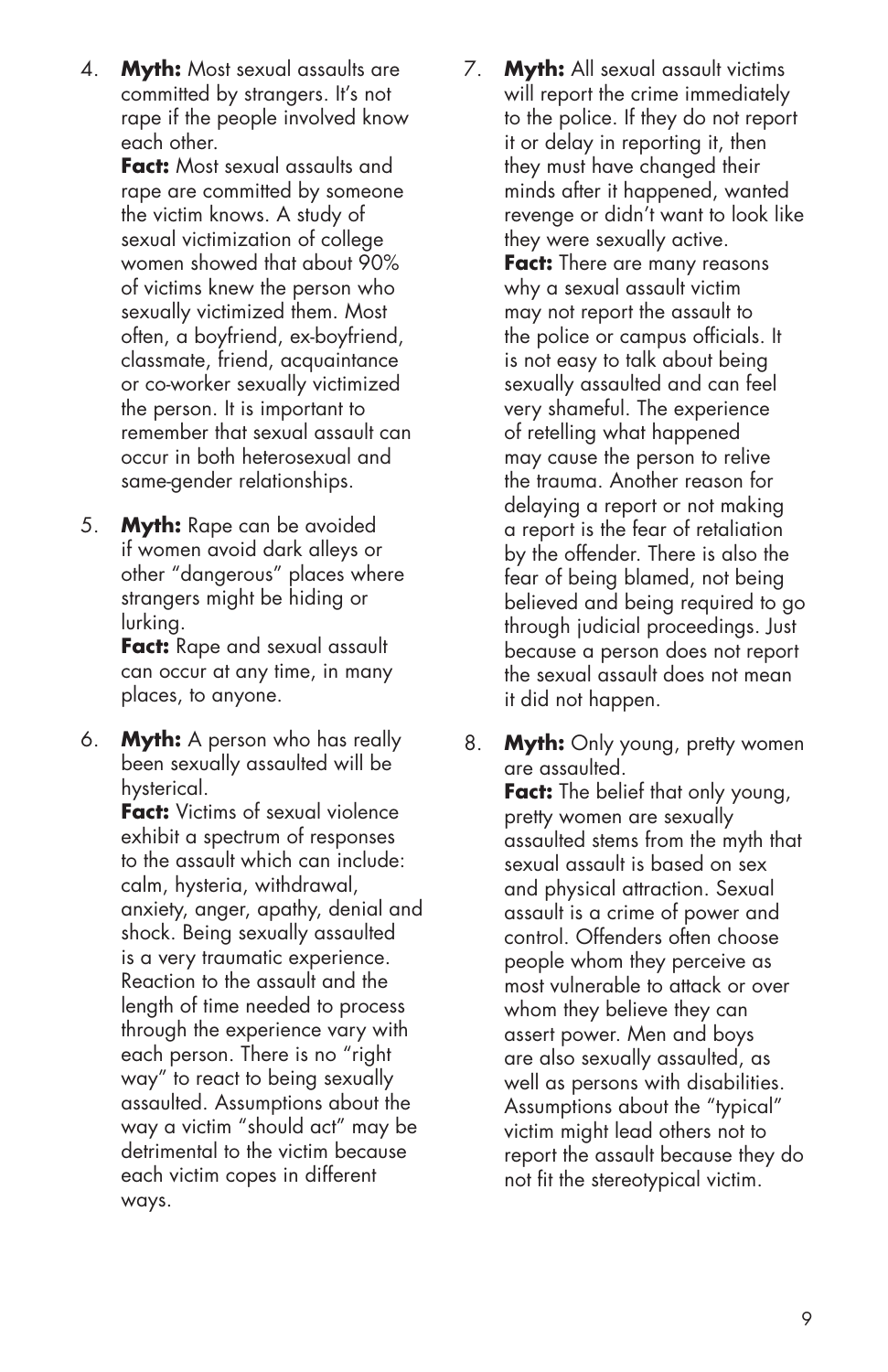- 9. **Myth:** It's only rape if the victim puts up a fight and resists. **Fact:** Many states do not require the victim to resist in order to charge the offender with rape or sexual assault. Those who do not resist may feel if they do so, they will anger their attacker, resulting in more severe injury. Many assault experts say that victims should trust their instincts and intuition and do what they believe will most likely keep them alive. Not fighting or resisting an attack does not equal consent.
- 10. **Myth:** Someone can only be sexually assaulted if a weapon was involved.

**Fact:** In many cases of sexual assault, a weapon is not involved. The offender often uses physical strength, physical violence, intimidation, threats or a combination of these tactics to overpower the victim. Although the presence of a weapon while committing the assault may result in a higher penalty or criminal charge, the absence of a weapon does not mean that the offender cannot be held criminally responsible for a sexual assault.

## What is Dating Violence or Domestic Violence?

Dating/Domestic violence is a pattern of abusive behaviors used to exert power and control over a partner. Dating/Domestic violence can be physical, sexual, emotional, economic or psychological actions or threats of actions that influence another person. This includes any behaviors that intimidate, manipulate, humiliate, isolate, frighten, terrorize, coerce, threaten, blame, hurt, injure or wound someone. Dating/Domestic violence can happen to anyone regardless

of race, sexual orientation, social economics, education, age, religion, etc. Dating/Domestic violence can also affect family, friends, co-workers and members in the community, in addition to the victim and abuser. Domestic violence can occur regardless of the relationship status, including individuals who are dating, cohabitating, or married.

## Types of Dating/Domestic Violence That Includes Sexual Misconduct

There usually is a pattern or a repeated cycle of dating violence, starting with the first instance of abuse.

### **General Pattern of Behavior:**

- **Tension Building: Relationship** begins to get strained or tense between partners.
- • **Explosion:** Outburst that includes verbal, emotional, or physical abuse.
- **Honeymoon:** Apologies where the abuser tries to re-connect with his/her partner by shifting the blame onto someone or something else.

#### **Definitions of What Dating/ Domestic Violence Looks Like**

Any actions used for the intent of gaining power and control over a person:

- **Physical Abuse:** any intentional use of physical force with the intent to cause injury (i.e. grabbing in a way to inflict pain, hitting, shoving, strangling, kicking)
- • **Emotional Abuse:** non-physical behaviors such as threats, insults, constant monitoring, humiliation, intimidation, isolation, silent treatment, or stalking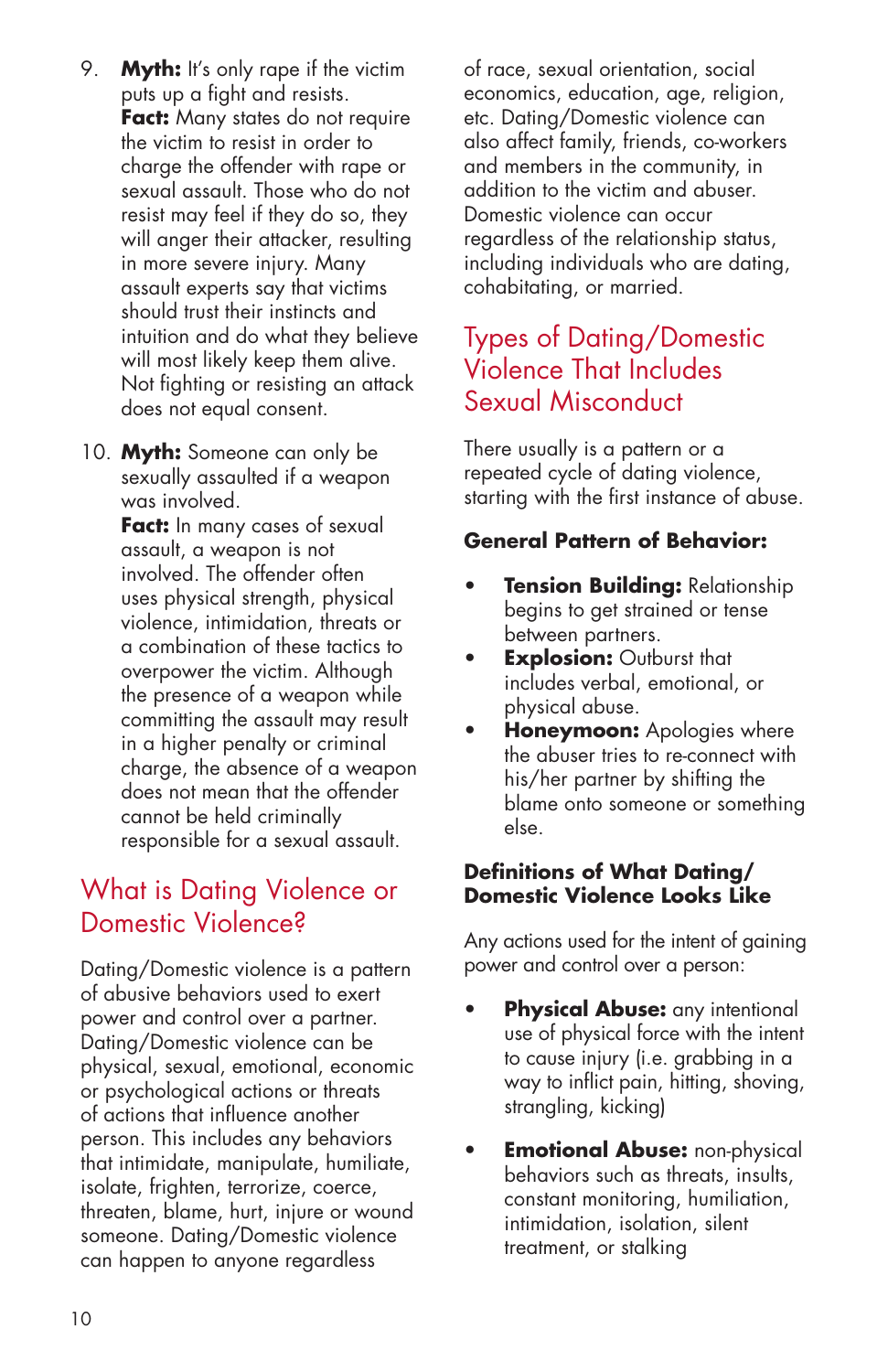**Sexual Abuse:** any action that impacts the partner's ability to control their sexual activity or the circumstance which sexual activity occurs, including rape, coercion or restricting access to birth control

### **Warnings or Signs of Potential Dating/Domestic Violence**

Ask yourself if your partner engages in one or any of the following activities:

- Checks my cell phone or email without my permission.
- Monitors where I'm going, who I'm going with, what I'm doing.
- Repeatedly says or does things to make me feel inadequate or inferior to him/her.
- Extreme jealously or insecurity.
- Isolates me from my friends and family.
- Explosive temper.
- Mood swings.
- Assumes financial control over my access to financial resources.
- Tells me what to do.
- Possessiveness.
- Physically hurts me in any way.

### **Sexual Violence - Risk Reduction Tips**

#### **"What can I do in order to help reduce my risk of being a victim of sexual violence?"**

Risk reduction tips can often take a victim-blaming tone, even unintentionally. With no intention to victim-blame and with recognition that only those who commit sexual violence are responsible for those actions, these suggestions may nevertheless help you to reduce your risk of experiencing a non-consensual sexual act:

- If you have limits, make them known as early as possible.
- Tell a sexual aggressor "NO" clearly and firmly.
- Try to remove yourself from the physical presence of a sexual aggressor.
- Find someone nearby and ask for help.
- Take affirmative responsibility for your alcohol intake/drug use and acknowledge that alcohol/drugs lower your sexual inhibitions and may make you vulnerable to someone who views a drunk or high person as a sexual opportunity.
- • Take care of your friends and ask that they take care of you. A real friend will challenge you if you are about to make a mistake. Respect them when they do.
- • **In an emergency, call 9-1-1**

#### **"What can I do in order to help reduce my risk of being an initiator of sexual violence?"** If you find yourself in the position of being the initiator of sexual behavior, you owe sexual respect to your potential partner. These suggestions may help you to reduce your risk of being accused of sexual misconduct:

- Clearly communicate your intentions to your sexual partner and give them a chance to clearly relate their intentions to you.
- Understand and respect personal boundaries.
- **DON'T MAKE ASSUMPTIONS** about consent, about someone's sexual availability, about whether they are attracted to you, about how far you can go or about whether they are physically and/ or mentally able to consent. If there are any questions or ambiguity then you DO NOT have consent.
- • Mixed messages from your partner are a clear indication that you should stop, defuse any sexual tension and communicate better. You may be misreading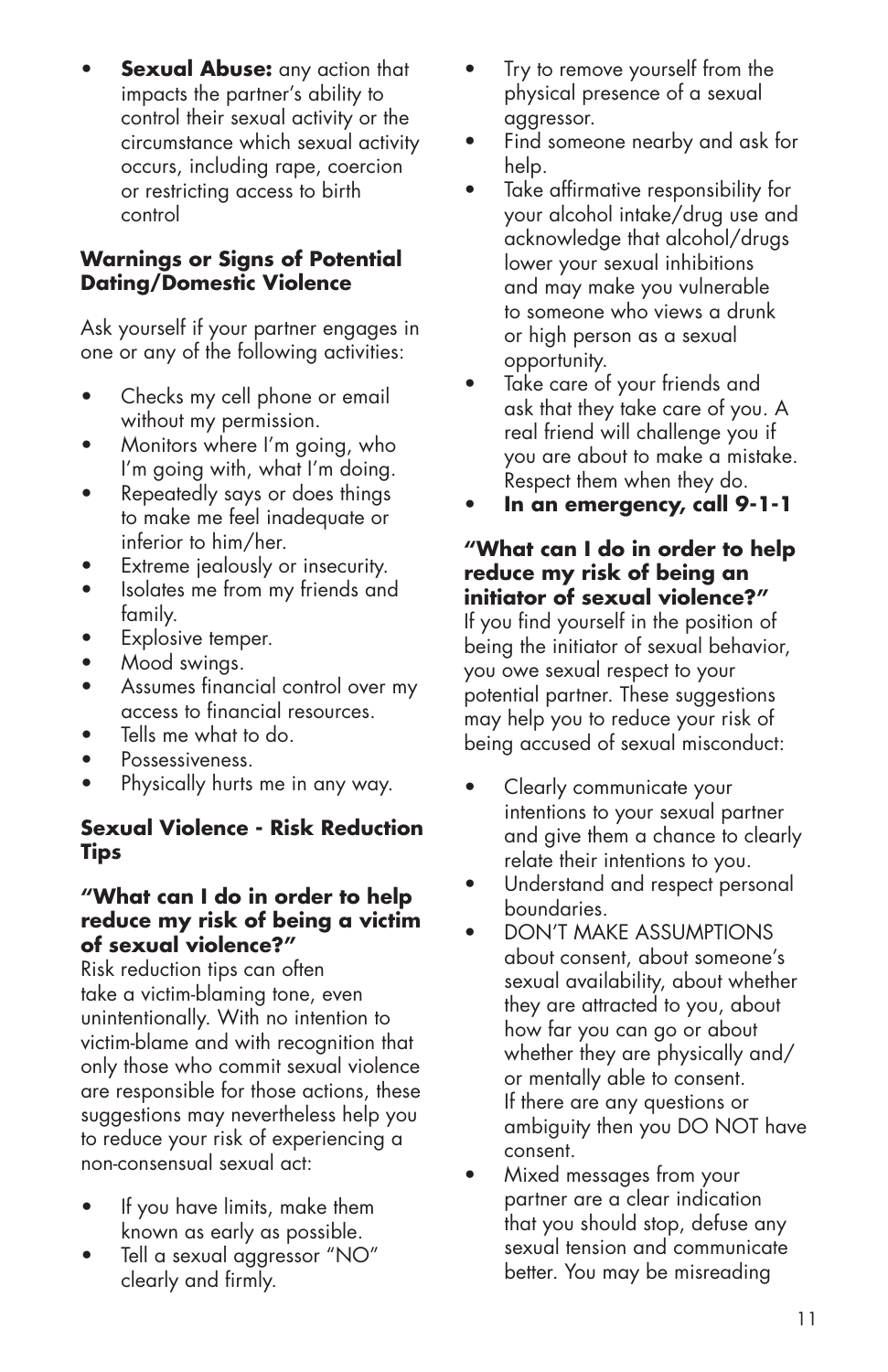them. They may not have figured out how far they want to go with you yet. You must respect the timeline for sexual behaviors with which they are comfortable.

- Don't take advantage of someone's drunkenness or drugged state, even if they did it to themselves. **Incapacitation means a person is unable to give valid consent.**
- Realize that your potential partner could be intimidated by you, or fearful. You may have a power advantage simply because of your gender or size. Don't abuse that power.
- Understand that consent to some form of sexual behavior does not automatically imply consent to any other forms of sexual behavior.
- Silence and passivity cannot be interpreted as an indication of consent. Read your potential partner carefully, paying attention to verbal and nonverbal communication and body language.

# Rape and Sexual Assault

Crimes of a sexual nature may be reported to campus or local law enforcement in addition to being reported administratively on campus. **Both men and women can be victims of rape or sexual assault.** For purposes of this notice, Rape and Sexual Assault are defined below:

- **Rape** is non-consensual intercourse that involves the threat of force, violence, immediate and unlawful bodily injury or threats of future retaliation and duress.
- **Sexual assault** is broader in definition than rape. Any non-consensual sexual act may be considered sexual assault. Examples of sexual assault include

unwanted oral, anal or vaginal intercourse, penetration of the anus or vagina with a foreign object, or unwanted touching on an intimate area of a person's body. Sexual assault can include unwanted kissing or bodily contact that is sexual in nature.

In order for a sexual act to be considered rape or sexual assault, the act must be non-consensual. What is consent?

**Consent** for sexual contact means that an individual is a willing participant in the sexual act. **Individuals are unable to give consent if incapacitated by the influence of drugs or alcohol or they suffer from a physical or mental disorder that makes them incapable of giving consent. Likewise, a minor is unable to give legal consent for sexual intercourse.**

# **Stalking**

Stalking is a pattern of behavior that makes you feel afraid, nervous, harassed or in danger. It is when someone repeatedly contacts you, follows you, sends you things, talks to you when you don't want them to or threatens you. Stalking behaviors can include:

- Damaging your property.
- • Knowing your schedule.
- Showing up at places you go.
- Sending mail, e-mail, texts and pictures.
- Creating a website about you.
- Sending gifts.
- Stealing things that belong to you.
- Calling you repeatedly.
- Any other actions that the stalker takes to contact, harass, track or frighten you.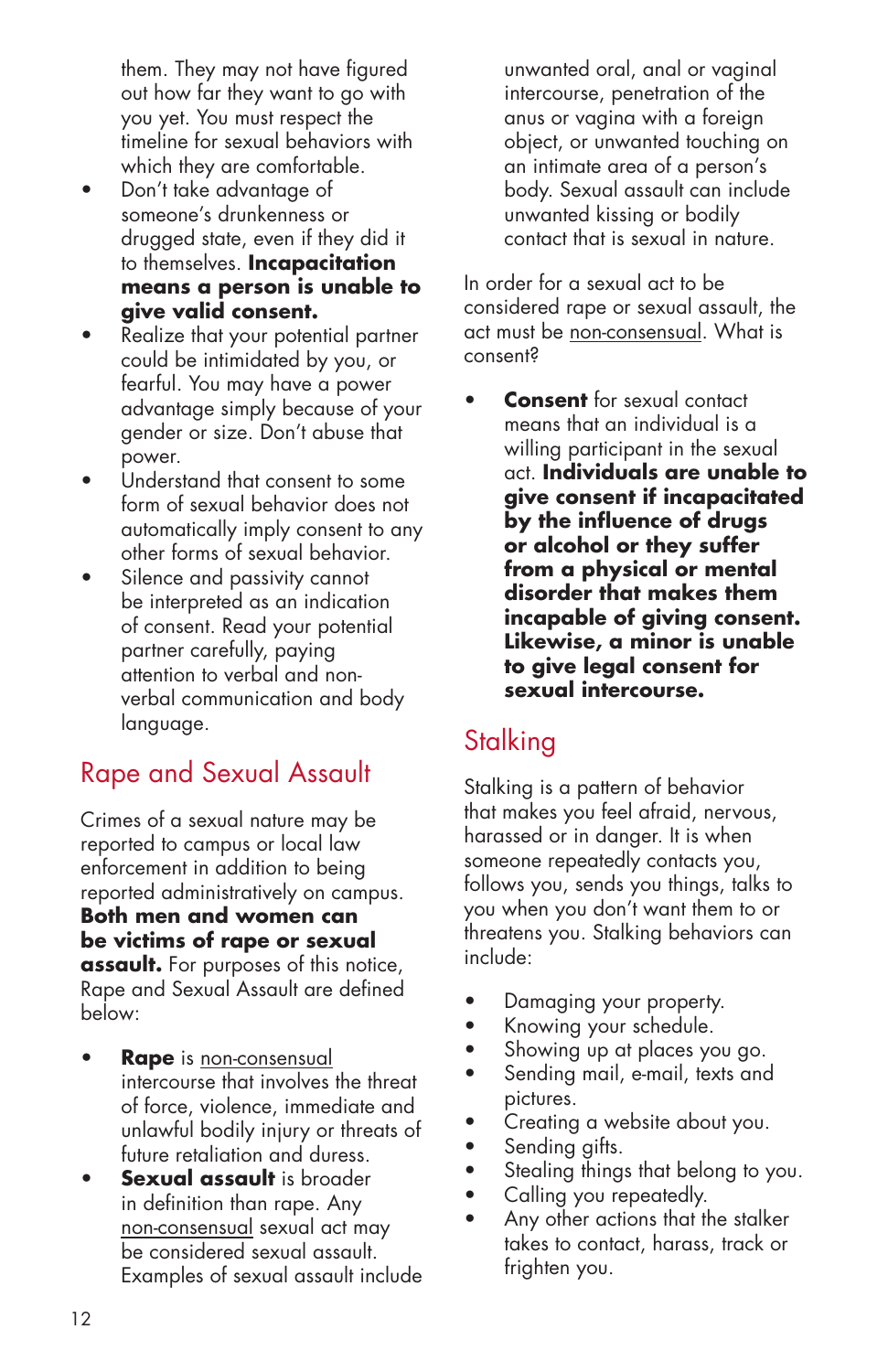You can be stalked by someone you know casually, a current boyfriend or girlfriend, someone you dated in the past or a stranger. Getting notes and gifts at your home, on your car or other places might seem sweet and harmless to other people. But if you don't want the gifts, phone calls, messages, letters or e-mails, it doesn't feel sweet or harmless. It can be scary and frustrating.

Sometimes people stalk their boyfriends or girlfriends while they're dating. They check up on them, text or call them all the time, expect instant responses, follow them, use GPS to secretly monitor them and generally keep track of them, even when they haven't made plans to be together. These stalking behaviors can be part of an abusive relationship. If this is happening to you or someone you know, you should talk to a trusted person.

Stalking is a crime and can be dangerous. California Penal Code section 646.9, in part, states, "Any person who willfully, maliciously and repeatedly follows or willfully and maliciously harasses another person and who makes a credible threat with the intent to place that person in reasonable fear for his or her safety, or the safety of his or her immediate family is guilty of the crime of stalking….."

#### **How You Can Help Yourself**

Think about ways you can be safer. This means thinking about what to do, where to go for help and who to call ahead of time:

- Where can you go for help?
- Who can you call?
- Who will help you?
- How will you escape a violent situation?

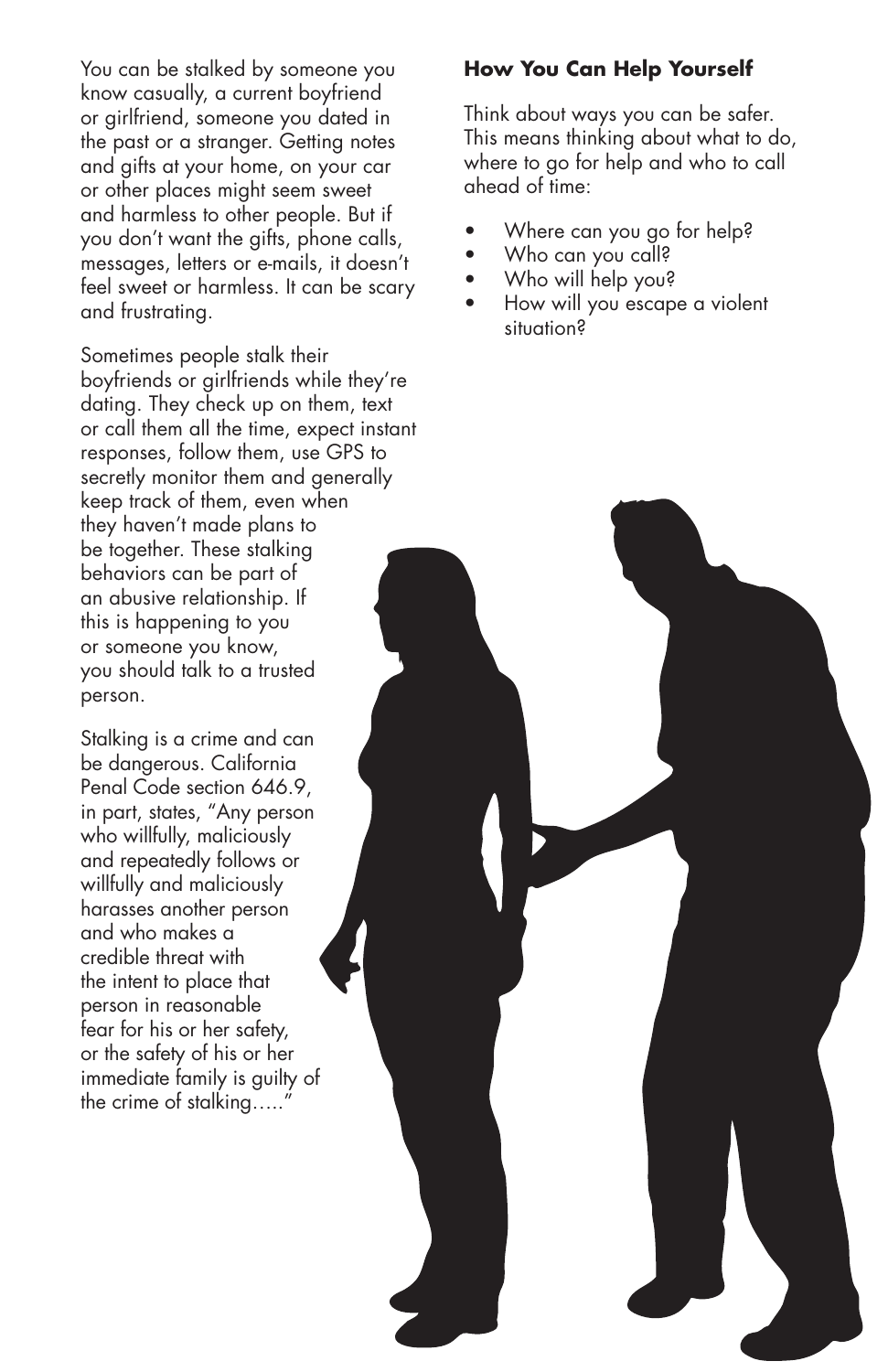### **Other Things You Can Do**

- Let friends or family members know when you are afraid or need help.
- Be aware of your surroundings. Knowing where you are and who is around you may help you to find a way to get out of a bad situation.
- Avoid isolated areas.
- Avoid putting headphones in both ears so you can be more aware of your surroundings.
- Trust your instincts. If a situation or location feels unsafe or uncomfortable, remove yourself.
- Vary your routine, your driving routes and where you park your car.
- When you go out, tell someone where you are going and when you'll be back.
- **•**  *In an emergency, call 911* or your local police department.
- Memorize the phone numbers of people to contact or places to go in an emergency.
- Don't load yourself down with packages or bags restricting your movement.
- Keep your cell phone handy; check to see that you have reception and that your cell phone is charged.
- • Have money for a cab or other transportation.
- Save notes, letters or other items that the stalker sends to you. Keep a record of all contact that the stalker has with you; these items will be very useful in an investigation.

### **How You Can Help Someone Else**

If you know someone who is being stalked, you can:

- Encourage your friend to seek help.
- Be a good listener.
- Offer your support.
- Ask how you can help.
- • Educate yourself about stalking.
- • Avoid any confrontations with the stalker; this could be dangerous for you and your friend.